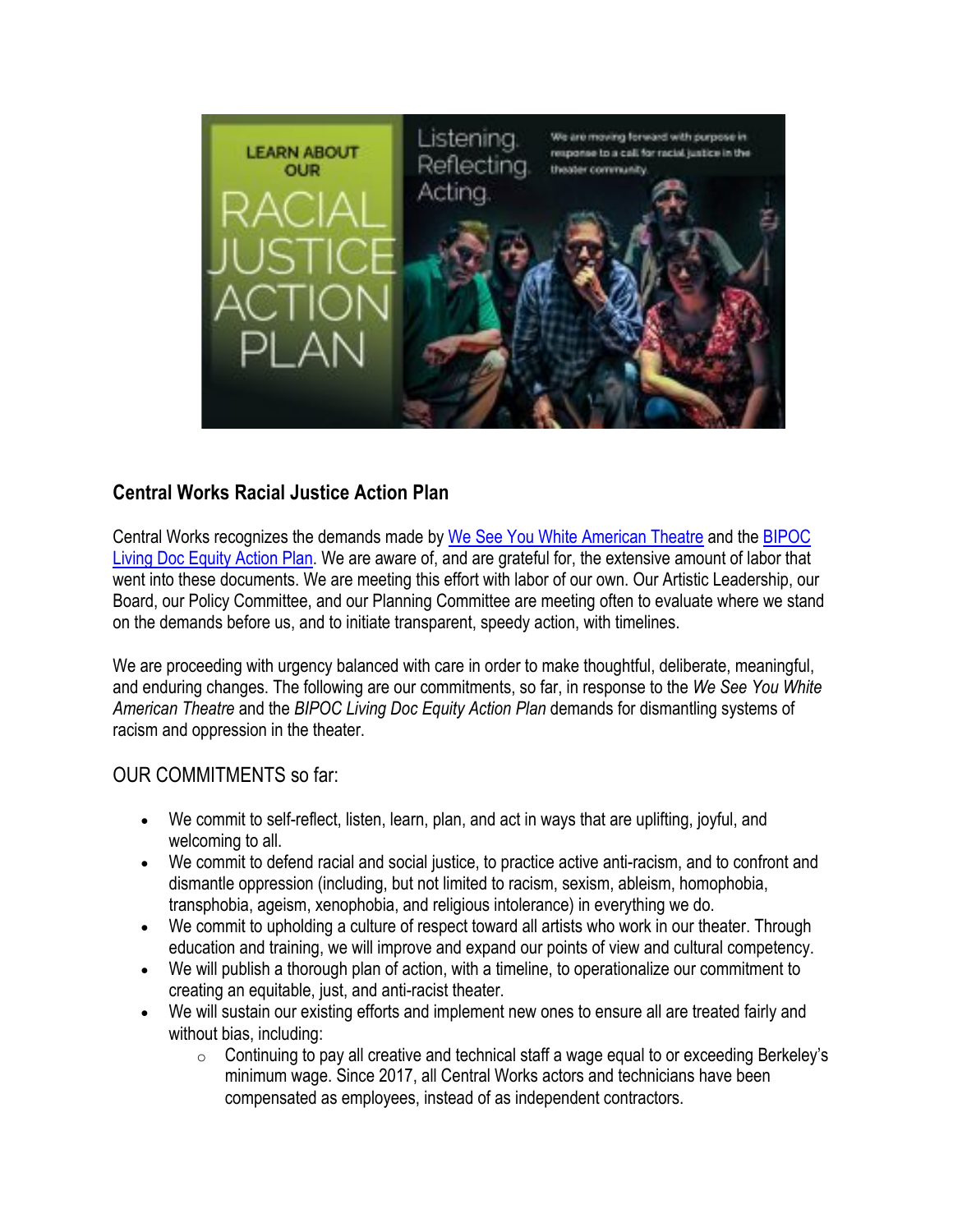- $\circ$  Being explicit and nondiscriminatory in contractual dealings with all artists and staff;
- $\circ$  Continuing to reject the practice of hiring unpaid interns;
- o Continuing to engage in respectful, clear, and comprehensive communications with everyone. This includes, but is not limited to, communications about casting, the entire audition process, the rehearsal process, and hiring decisions.
- o We will ensure our job posting language and our hiring policies are anti-racist and reflective of justice and equity.
- We commit to doubling our efforts to recruit more BIPOC Board members, and to recruit and hire more BIPOC artists and team members.
	- $\circ$  We commit to increased BIPOC representation on our stage; for the past three years, more than 50% BIPOC have participated as artists and production members.
	- o We commit to commissioning and producing more plays written by BIPOC artists; more than 50% of the writers in the current Central Works Writers Workshop, from which we develop new plays for production, are BIPOC.
- We have revised our Mission, Vision and Values statements to reflect a strengthened, explicitly anti-racist stance. This is part of an ongoing process for the company to define the core values of our organization, improve our focus, and govern how people are encouraged and expected to behave.
	- o The revised Mission, Vision and Values statements are posted on our website. We commit to share our Mission, Vision and Values statements and our anti-racism policies with all guest artists. We will continue to evaluate and, if necessary, refresh these statements.
	- o The Planning Committee continues to study our strategic planning process through an anti-racist and social justice lens, incorporating anti-racism and anti-oppression strategies and action steps into our Plan.
- Our latest 990 financial statements are available on the Guidestar website, and upon request.
- We recognize that the Central Works performance space at the Berkeley City Club is positioned on Huchuin territory, land stolen from the Chochenyo-speaking Lisjan Ohlone people.
	- o We will collaborate with Indigenous stakeholders to write an Indigenous Land Acknowledgement Statement, to be announced regularly at rehearsals and performances.
	- $\circ$  We are donating annually to the Shuumi land tax supporting the work of the Sogorea Te' Land Trust.
- We will provide anti-racist, internal bias, and cultural competency training for the Board, Artistic Team, creatives, and all staff, on a regular basis, and at least annually.
- Our Policy Committee is continually reviewing and revising our employee/policy handbook from an anti-racist and social justice perspective, making changes where needed.
	- o We will create a clear policy and process for safe reporting of racist behavior, language, and comments, microaggressions, and other acts of oppression.
	- $\circ$  We are investigating a process with an external partner to address internal complaints as a form of true accountability.
	- $\circ$  We will normalize the conversation about anti-racism, so that people may speak up without fear of retaliation, and so that we can promptly address issues that arise.
	- $\circ$  We will put in place an evaluation system to follow the closing of each production, drawing input from all team members in a safe, anonymous survey.
	- o We will create a code of conduct of intervention during performances and other events, for the protection of BIPOC and members of any marginalized group.
- We review and update anti-racism and racial and social justice activities as a regular agenda item of each board meeting.